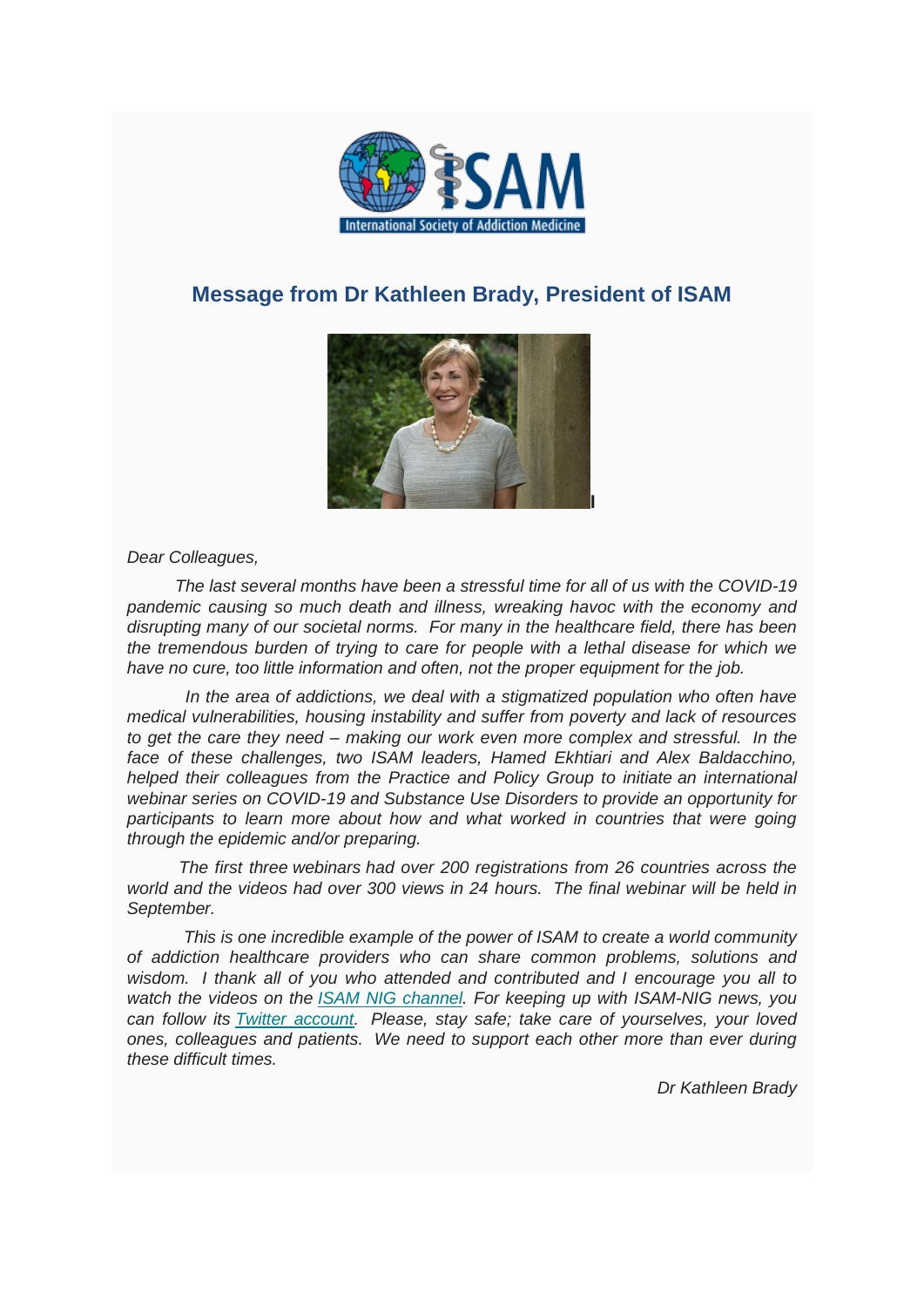**ISAM-CSAM 2020 Annual Meeting & Scientific Conference 12-14 November 2020 The World of Addiction: Now & the future (Le Monde d'Addiction: Maintenant et au future) Victoria Conference Centre, Fairmont Empress Hotel, Victoria, BC, Canada**



**At this time the ISAM-CSAM 2020 annual meeting and scientific conference in Victoria, Canada is still going ahead as planned. We will follow the Government of Canada recommendations regarding gatherings and international travel. Should the conference be cancelled, registration fees paid would be refunded in full. We appreciate your interest in ISAM-CSAM 2020 and hope you will submit an abstract and/or register for the conference. Any updates will be posted on the webpages.**

### **ISAM & CSAM CALL FOR ABSTRACTS**

 The International Society of Addiction Medicine (ISAM) and the Canadian Society of Addiction Medicine (La societe medicale canadienne sur l'addiction) welcome you to our joint Annual Meeting and Scientific Conference to be held November 12 - 14 in Victoria, BC, Canada. Our 2020 conference will highlight new research findings, socio-political ideas and treatment approaches to addiction.

 Over the last few years, the world has experienced a series of new major addiction challenges. These include the lethality of successive laboratory-based products in addition to our plant-based drugs, new methods of administration such as vaping, increased awareness of the need for safe prescription practices and the expanding salience of behavioural addictions.

 These developments are resulting in a re-examination of some of our key concepts in addictions including our definitions, the foundations of recovery, the boundaries of harm reduction, the contributions of new medications, the role of spirituality and the additional needs of populations with co-morbidities and special issues.

 We invite you to be part of the foremost conference on addictions in Canada. Contribute an abstract for an oral presentation, a symposium, a poster, a workshop or a professional development session. We especially welcome abstracts that focus on our conference theme of international issues in addictions, and the future of addictions. We encourage abstracts from trainees in all health care disciplines. We also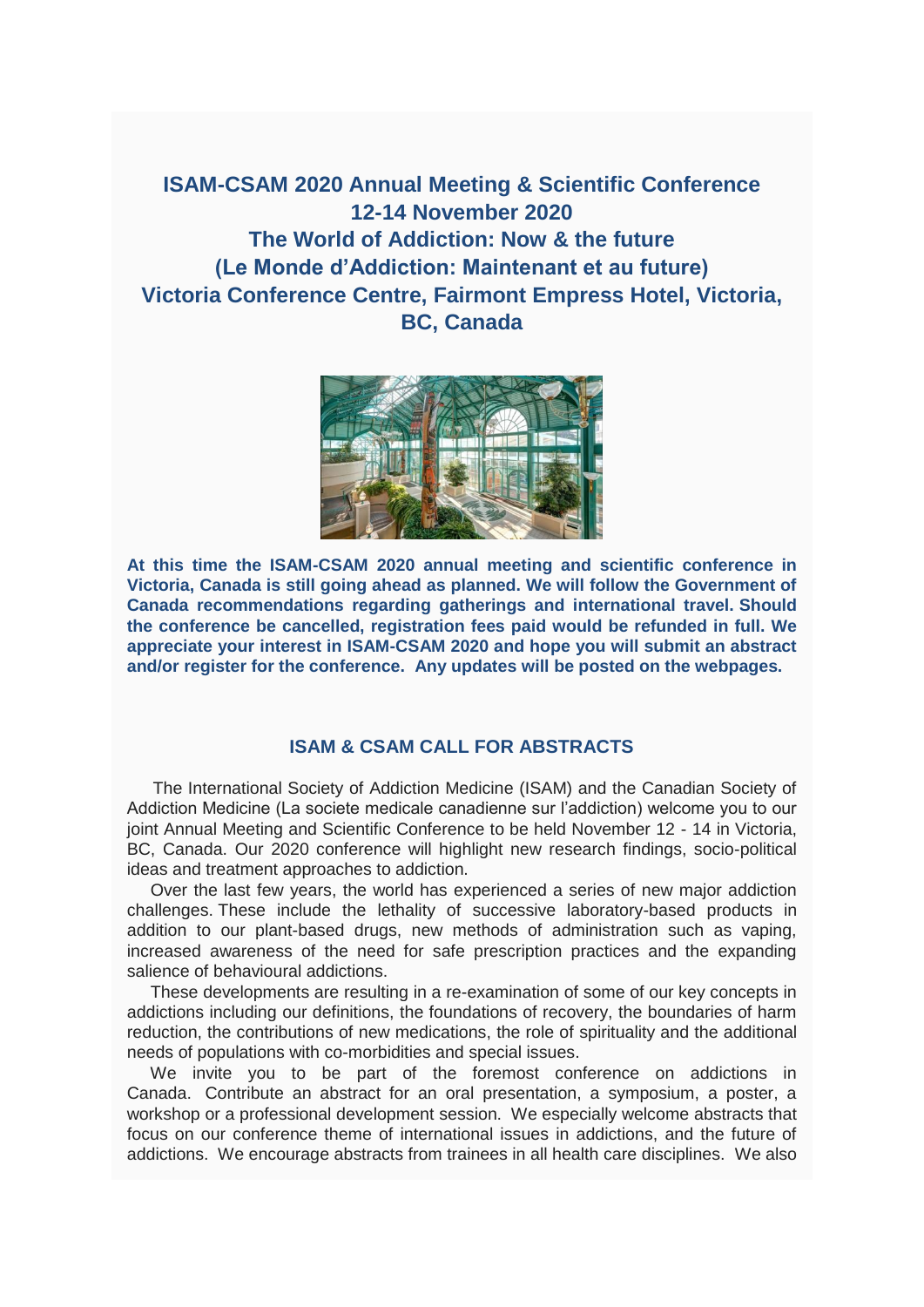welcome abstracts in French.

### **Deadline for abstract submissions is June 15, 2020 at 11:59pm**

Please see webpages: [www.isamweb.org](http://www.isamweb.org/) or [www.csam-smca.org](http://www.csam-smca.org/) for further instructions.

**To register**: Please see [www.isamweb.org](http://www.isamweb.org/) or [www.csam-smca.org](http://www.csam-smca.org/)

### **Hotel accommodation during the ISAM-CSAM 2020 conference**:

Booking is now open at the Fairmont Empress Victoria. Please reserve room through the [www.isamweb.org](http://www.isamweb.org/) to take advantage of the discounted conference rate.

### **ISAM Training & Leadership workshops 2020**:

For registration for the two ISAM workshops on Sunday Nov 15, 2020, please go to the 'Events' tab on the ISAM webpages.

### **ISAM Grants in Aid of Travel to Victoria, Canada 2020:**

In addition to the annual two NIDA Grants in Aid of Travel and generous sponsorship, several more grants in Aid of Travel will be offered for attendance and presentation. Please see the ISAM webpages for application and criteria.

### **ISAM Certification Examination:**

The ISAM exam will be offered in Victoria at ISAM-CSAM 2020 Victoria on Nov 15, 2020 post-conference. For details and application form, please go to 'Products' tab on the ISAM webpages.

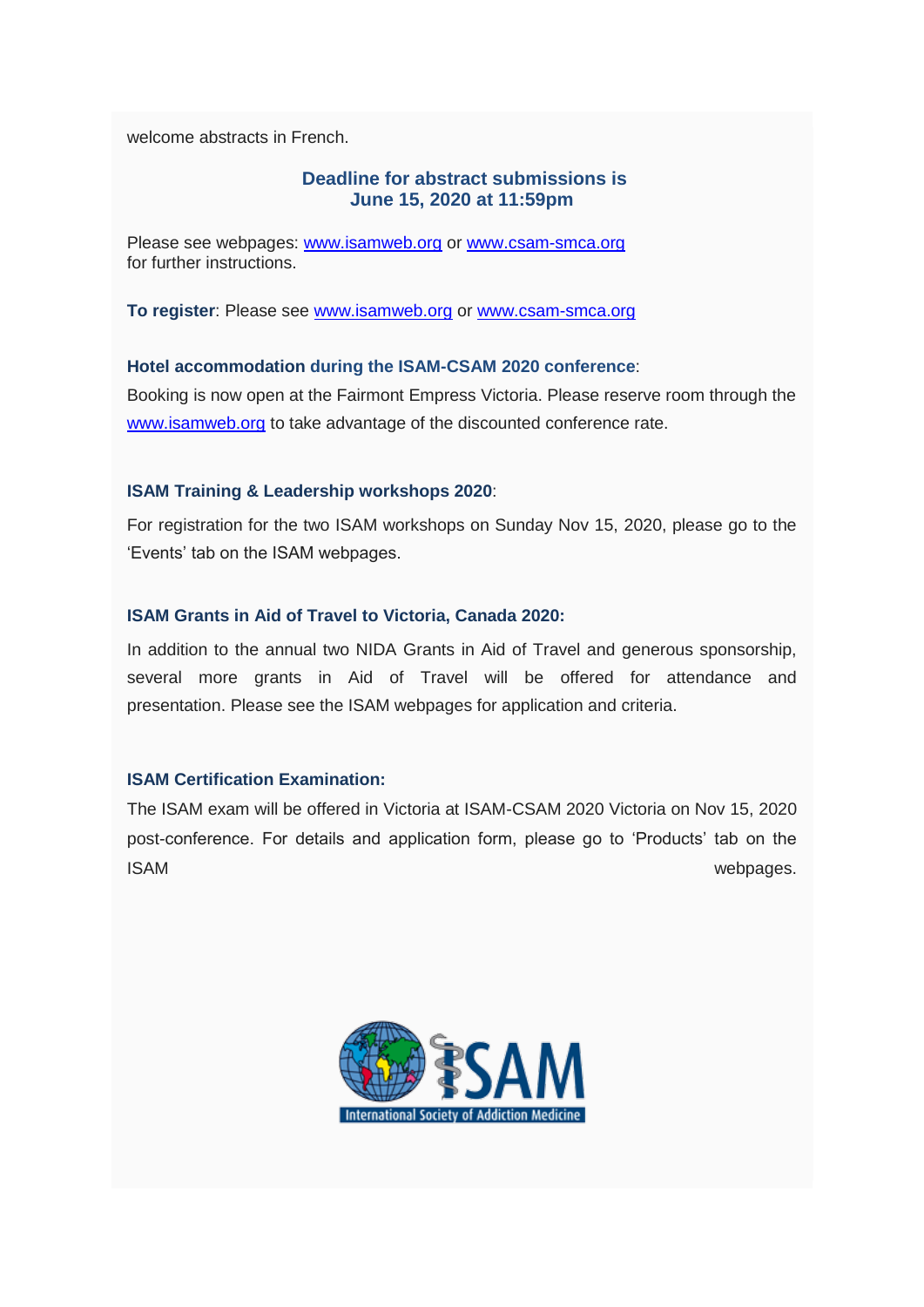## **CALL FOR EXPRESSIONS OF INTEREST FOR THE ISAM BOARD OF DIRECTORS**

Core Responsibilities of ISAM Board of Directors:

- Term: 3 year renewable
- Medical graduate;
- Hospital or Generalist specialist in one or more areas of addiction medicine (including psychiatry);
- History of senior educational, managerial and /or research experience;
- Support to ISAM goals and aspirations.

As part of ISAM's strategic direction to further increase its global platform the International Society of Addiction Medicine is establishing new positions for members for the Board of Directors. ISAM members interested in being considered for this position should send a CV and a letter expressing their vision for ISAM publications to [isam.mdorozio@gmail.com.](mailto:isam.mdorozio@gmail.com)

**Deadline for submission:** July 1, 2020

**Shortlisting of suitable application**: 15th September 2020

**Personal communication with preferred candidate:** 30th September 2020

Attendance of successful candidate at BOD meeting ISAM 2020 Victoria (mandatory) Nov 2020.

## *New ISAM Board of Director Positions:*

**Education Officer:** The skills and knowledge acquired through education tend to be more theoretical and allow students/trainees to develop reasoning and judgment surrounding broad topics in this case addiction medicine. Education typically occurs on a more protracted timeline, over the course of a semester or, in some cases, over multiple years. Additionally, education is typically sought out and paid for by a student/trainee in the hopes of securing future employment or advancing along a career path.

Products:

- ISAM Examination Prep Course (working in conjunction with the Chief Examiner)
- Undergraduate and postgraduate courses in addiction medicine
- Standards and professional pathways

**Training Officer:** Training refers to the acquisition of specific and applied knowledge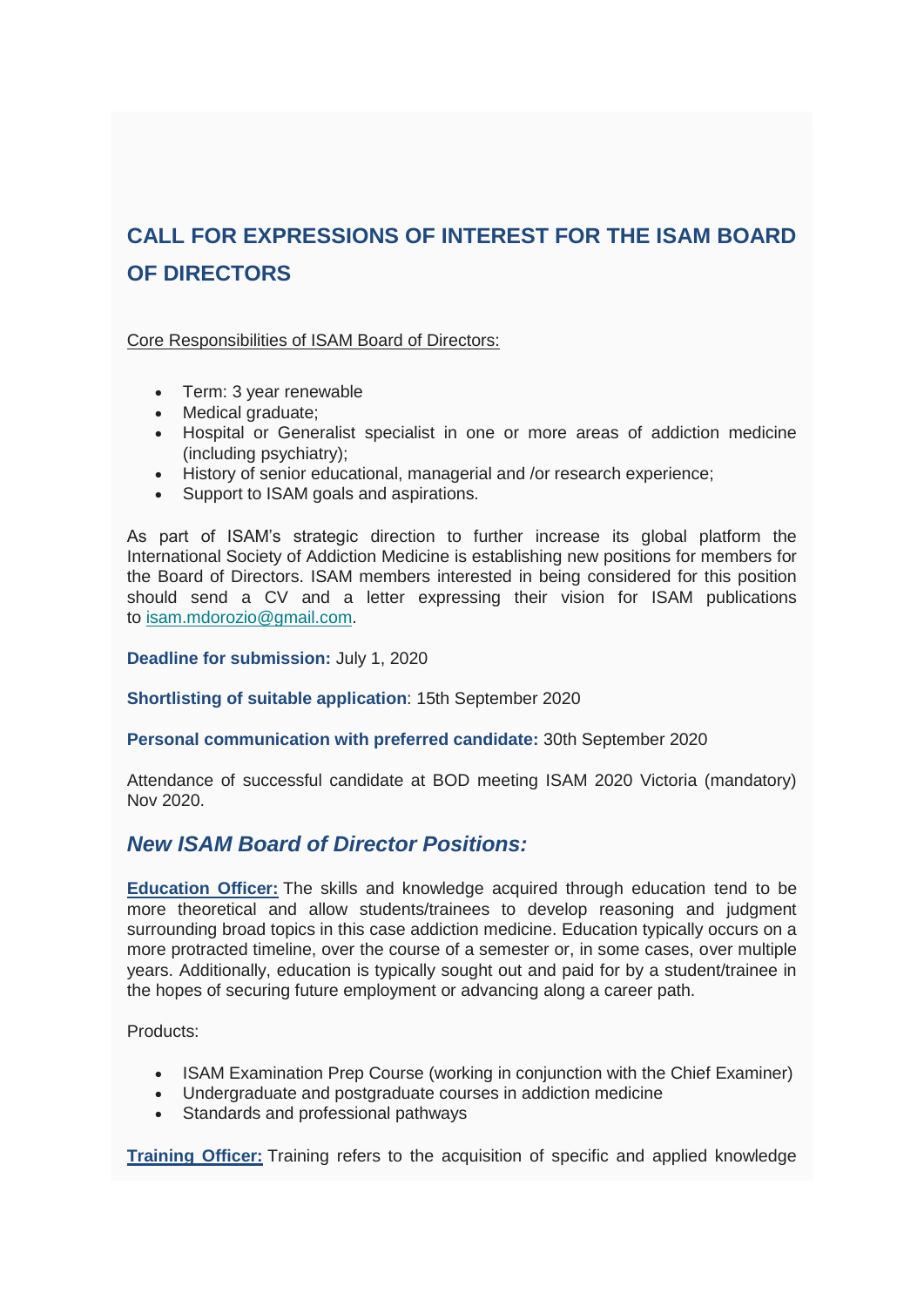and skills especially around competencies. Frequently training is task orientated and occurs "on the job" or "in the field." The purpose of training is to improve quality and competency typically with a focus on one set of skills. Training usually occurs after employment has already been secured, and is usually mandated, provided by, and funded by one's employer. Although some training courses can last for multiple weeks, training courses are usually of a much shorter duration than educational courses due to the fact that training encompasses more specific and focused topics.

Products:

- Workshops on leadership and training the trainers
- Planned workshops on recent advances in addiction medicine
- CPD or CME activities 2o to ISAM Congress
- CPD and CME activities 2o to ISAM Interest Groups webinars and other modalities

**Official announcement of successful candidates: ISAM General Assembly in Victoria.**

### **ISAM INTEREST GROUPS**

ISAM's core values allow us to strategically look at how we can increase and improve the capability and capacity of addiction medicine to pursue related activities that will help improve clinical care and delivery.

In the last 3 years, ISAM has worked hard, with members and partners, to facilitate processes that allow wider participation of the ISAM community to work around specific relevant topics in the field of addiction medicine. This will be accomplished through:

- Joint publications to draw a roadmap for international collaborations around the topics of addiction
- Agreed consensus around clinically relevant topics
- Mobilizing international funding resources for collaborative research in the field in the global level
- Topic specific informed educational materials in different languages for patients, families, communities and policy makers.
- Global surveys.

We are glad to announce that we currently have four functioning ISAM interest groups with another in current formation. They include:

- 1. **Neuroscience Interest Group (NIG).** Co-chairs: Drs Antonio Verdejo-Garcia and Hamed Ekthiari.
- 2. **Spirituality Interest Group (SIG).** Co-chairs: Drs Marc Galanter and Greg Bunt.
- 3. **Practice and Policy Interest Group (PPIG).** Co-chairs: Drs Shalini Arugoniri and Christos Kouimtsidis.
- 4. **Behavioural Addiction Interest Group (BIG).** Co-chairs: Drs Henrietta Bowden-Jones and Marc Potenza.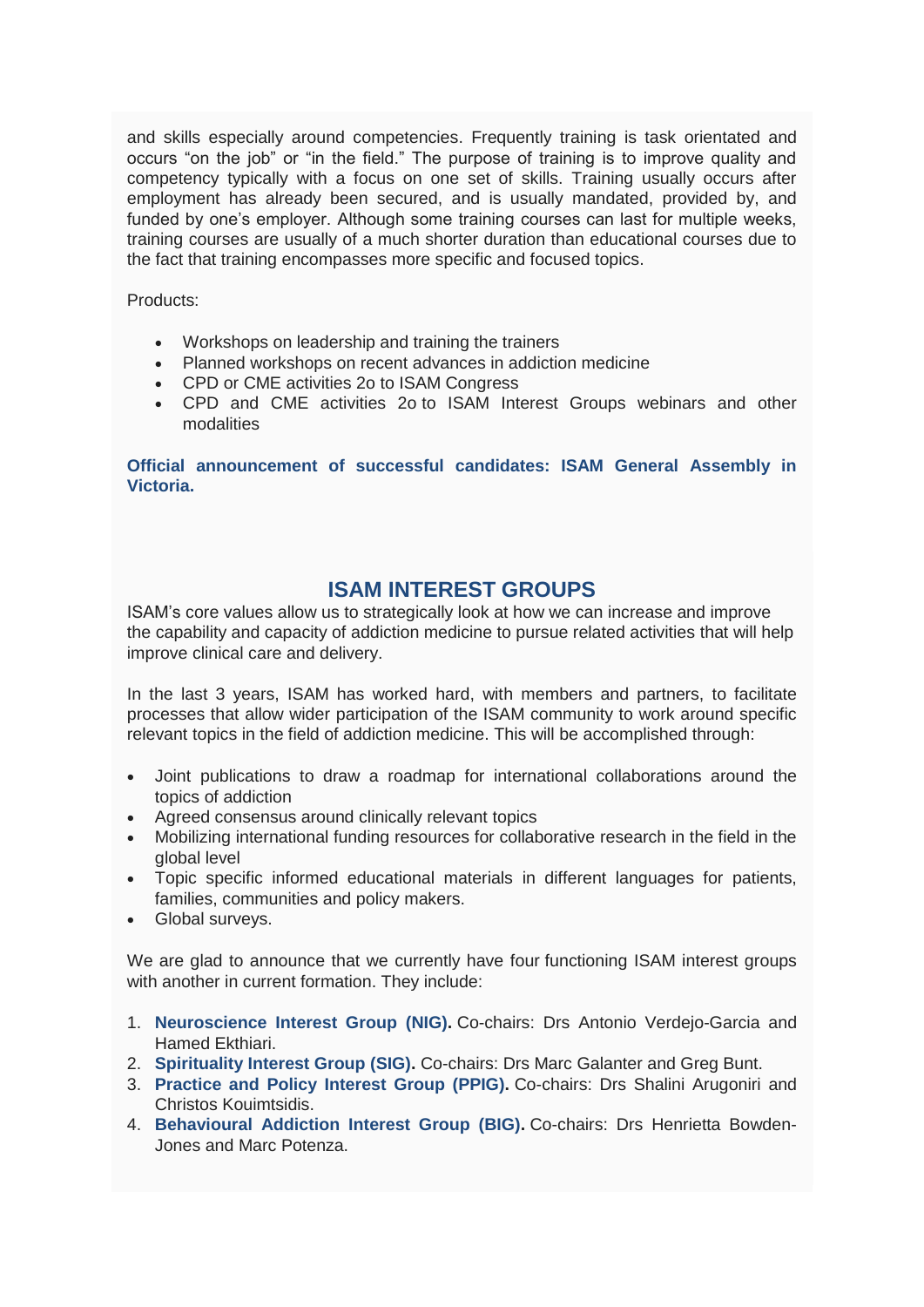A 5th interest group is in formation, currently led by Drs Helena Hansen and George Brousse and focusing around Philosophy, Anthropology and relevant Human Science topics in addiction medicine.

These groups are composed of individuals working in the field of addiction interested and/or specialists in the fields of clinical delivery and leadership, quality improvement, healthcare systems innovation, clinical governance and precision/personalized medicine, neuropsychology, neuroimaging and many others.

Any ISAM members interested to join and contribute in any of the above interest groups do please initially get in touch with the ISAM office (and attach your CV) at [isam.mdorozio@gmail.com](mailto:isam.mdorozio@gmail.com) and you will then be directed to the relevant co-chairs. **Dr Alex Baldacchino A., May 2020**

## **ISAM PRACTICE AND POLICY INTEREST GROUP**

The ISAM PPIG has been formed amidst the agility and resourcefulness necessitated by the COVID-19 context internationally. The PPIG now has a membership of 42 members globally, and we anticipate that this will grow over time. The terms of reference and key directions will evolve in parallel with the group.

The interest group will have a specific focus on frontline clinical addiction treatment and service provision, as well as the policy, research and regulatory innovations that can support best-practice clinical care. Interest group activities will include webinars, consensus statements and position papers. We also plan to hold symposia on clinically relevant themes of interest at the annual ISAM Congress. Potential symposia for ISAM 2020 could include topics relating to practice during COVID-19, the use of telemedicine in addiction care, supporting pregnant women and mothers with addiction, and managing pain and opioid use.

ISAM PPIG is currently hosting a series of webinars, aiming to focus on international addiction treatment responses to COVID-19. They are designed to address issues relevant to the clinical front-line, and a means to share information and engage in collegiate discussion to facilitate delivery of informed, reflective and evidence-based and equitable clinical care at this challenging time.

The first two ISAM PPIG COVID-19 Webinars can be viewed at the following links: [Webinar 1;](https://youtu.be/XROBO0YD-HQ) [Webinar 2.](https://youtu.be/DHi7948klyA)

The Webinar Series has been extremely well-received, clearly addressing a need in the clinical space. The 3rd webinar was held on Thursday 7th May 2020 and will be available on isamweb.org shortly.

The 4th and final webinar on COVID-19 is planned for: **Wednesday 23rd September 2020 COVID-19 and SUD: Lessons Learnt and the Way Forward**

We look forward to 'seeing you' soon!

The Co-Chairs of the ISAM PPIG are: